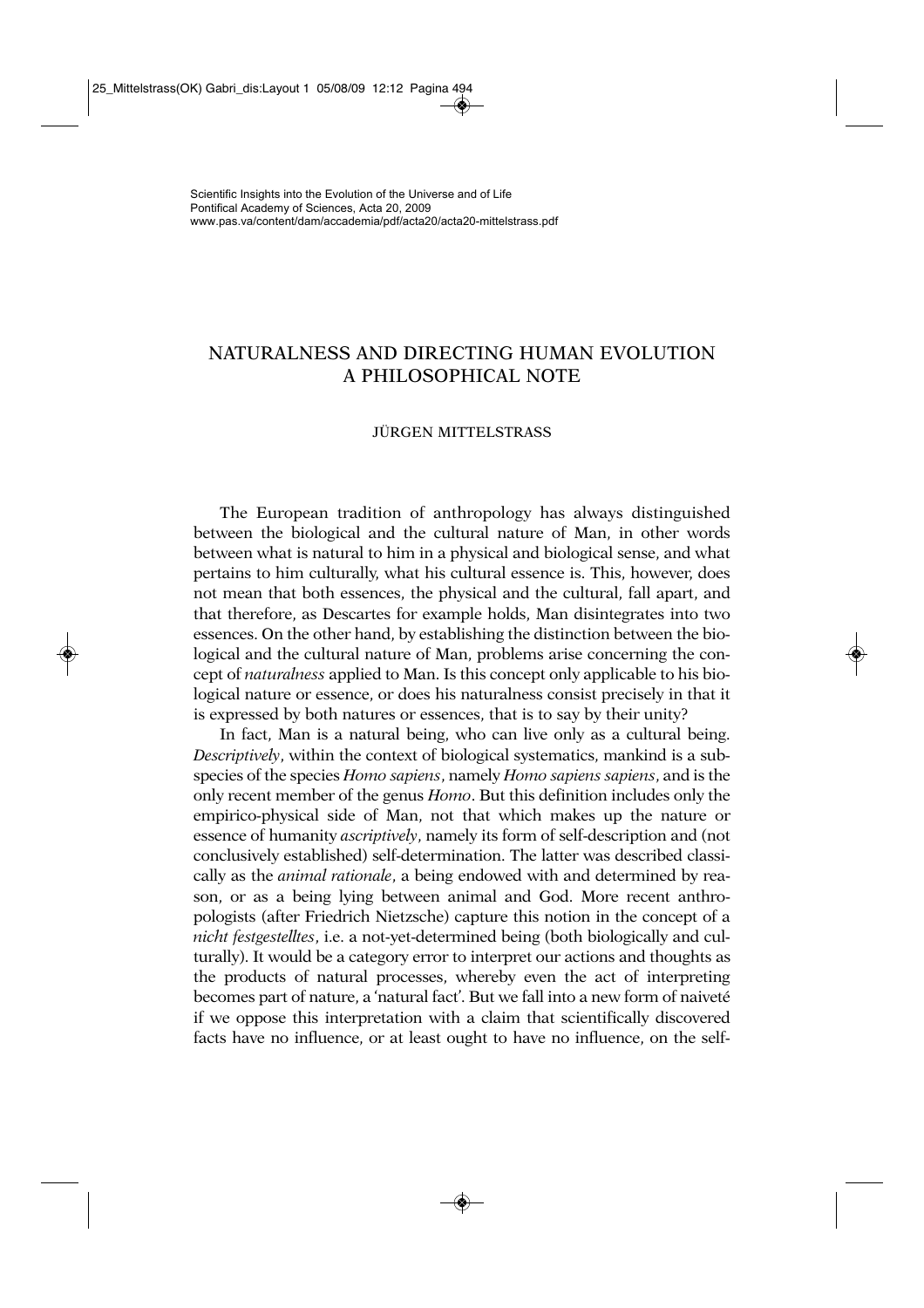determination of Man. Thus it is a matter of adopting a scientifically informed and philosophically considered position, one which is beyond mere *biologism* and *culturalism*, which, in other words, is beyond an absolute distinction between biological and cultural explanations, and which refers to both the lives and the laws that shape our lives**.** Such a position should neither reduce Man to (pure) nature, nor to the (absolute) spirit he aspires to be.

In the following, I will talk about what in philosophy and theology is called the *conditio humana* and what role the concept of naturalness could play in this context. I will then consider in what respect the relation between naturalness and the power of directing evolution, particularly Man's own evolution, create serious anthropological and ethical problems. And this with regard to a future which is not only human, but also humane.<sup>1</sup>

#### 1. THE NATURAL AND THE ARTIFICIAL

Modern philosophical anthropology takes its point of departure from two opposing conceptions: that attributed to Max Scheler and that of Helmut Plessner. According to Scheler, 'Man' is the 'X that can behave in a world-open manner to an unlimited extent'.<sup>2</sup> According to Plessner, 'Man' is characterised by an 'eccentric positionality',<sup>3</sup> whereby his eccentric existence, which does not possess a fixed centre, is described as the unity of mediated immediacy and natural artificiality. Accordingly, Plessner formulates three fundamental laws of anthropology: (1) the law of natural artificiality, (2) the law of mediated immediacy, and (3) the law of the utopian stand point.<sup>4</sup> Similarly, Arnold Gehlen states the thesis that Man is by nature a cultural being,<sup>5</sup> and in doing so, his cultural achievements are seen as com-

<sup>1</sup> For some aspects of what follows see J. Mittelstrass, 'The Anthropocentric Revolution and Our Common Future', in: W.-K. Raff *et al.* (Eds.), *New Pharmacological Approaches to Reproductive Health and Healthy Ageing (Symposium on the Occasion of the* 80th Birthday of Professor Egon Diczfalusy), Berlin and Heidelberg and New York: Springer 2001 (*Ernst Schering Research Foundation. Workshop Supplement* 8), pp. 57-67.

<sup>2</sup> M. Scheler, *Die Stellung des Menschen im Kosmos*, Darmstadt: Reichl 1927, p. 49.<br><sup>3</sup> H. Plessner, *Die Stufen des Organischen und der Mensch: Einleitung in die philosophi-*

*sche Anthropologie*, Berlin and Leipzig: de Gruyter 1928 pp. 362ff.

<sup>4</sup> H. Plessner, *op. cit.*, pp. 309-346. See K. Lorenz, *Einführung in die philosophische Anthropologie*, Darmstadt: Wissenschaftliche Buchgesellschaft 1990, pp. 102f.

<sup>5</sup> A. Gehlen, *Anthropologische Forschung: Zur Selbstbegegnung und Selbstentdeckung des Menschen*, Reinbek: Rowohlt 1961, p. 78.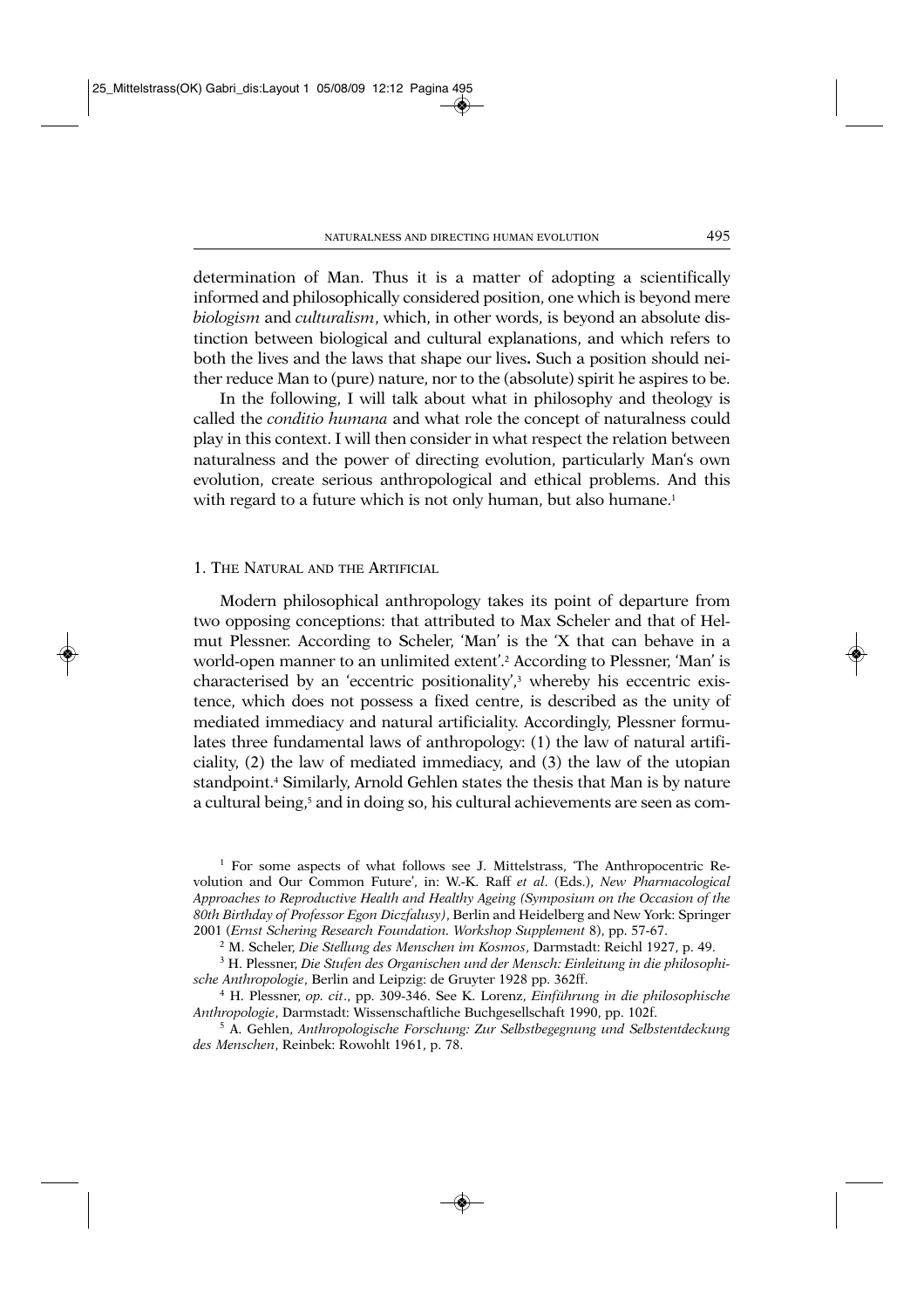pensation for missing organs and 'Man' is defined as a creature of defect (*Mängelwesen*).<sup>6</sup> Common to all these approaches is that Man has a particular nature and that it is an essential element of this nature to work on it.

Stipulations of a similar kind can also be found in the history of philosophical anthropology. Thus Man is called the creature without an archetype by the Italian Renais sance philosopher Giovanni Pico della Mirandola: he himself, according to the will of his creator, is to determine the 'form', that is, the cultural form in which he wishes to live.7 According to Immanuel Kant, the question 'What is Man?' can only be answered if we already have answers to the questions, 'What can I know?', 'What ought I to do?' and 'What may I hope?'8 The attempt to determine '1. the source of human knowledge, 2. the extent of the possible and profitable use of knowledge, and finally 3. the limits of reason', $9$  is itself an anthropological research programme, and on the background of the critical philosophy of Kant it is an open research programme that defines Man according to what he can achieve in theory and practice. For Friedrich Nietzsche, finally, Man is the not yet determined animal,<sup>10</sup> and thus science too is seen as the expression of the human endeavour 'to determine himself'.<sup>11</sup> Furthermore, one of the reasons for the difficulty of saying what Man is lies in the fact that Man is the (only) creature that possesses a reflective relation to itself, that Man, as Martin Heidegger says, is the creature 'that in its being relates understandingly to its being',<sup>12</sup> or that it is 'concerned in its being with this being itself'.13 This opens up a broad horizon for an answer to the question,

<sup>6</sup> A. Gehlen, *Der Mensch: Seine Natur und seine Stellung in der Welt* [1940], 9th ed., Wiesbaden: Akademische Verlagsgesellschaft Athenaion 1972, p. 37. In a biological definition, 'cultural' is applied 'to traits that are learned by any process of nongenetic transmission, whether by imprinting, conditioning, observation, imitation, or as a result of direct teaching' (L.L. Cavalli-Sforza and M.W. Feldman, *Cultural Transmission and Evolution: A Quantitative Approach*, Princeton: Princeton University Press 1981, p. 7).

<sup>7</sup> G. Pico della Mirandola, *De hominis dignitate. Heptaplus. De ente et uno, e scritti vari*, ed. E. Garin, Florence: Vallecchi 1942, p. 106.

<sup>8</sup> I. Kant, *Logik A 25, Werke in sechs Bänden*, ed. W. Weischedel, Darmstadt: Wissenschaftliche Buchgesellschaft 1958, vol. III, p. 448.

<sup>9</sup> *Ibid.*

<sup>10</sup> F. Nietzsche, Jenseits von Gut und Böse [1886], in: F. Nietzsche, Werke: Kritische *Gesamtausgabe*, ed. G. Colli and M. Montinari, vol. VI/2, Berlin: de Gruyter 1968, p. 79.

<sup>11</sup> F. Nietzsche, *Nachgelassene Fragmente Frühjahr 1881 bis Sommer 1882, Werke*, vol. V/2 (1973), p. 533.

<sup>12</sup> M. Heidegger, *Sein und Zeit* [1927], 14th ed., Tübingen: Niemeyer 1977, pp. 52f. <sup>13</sup> *Op. cit.*, p. 12.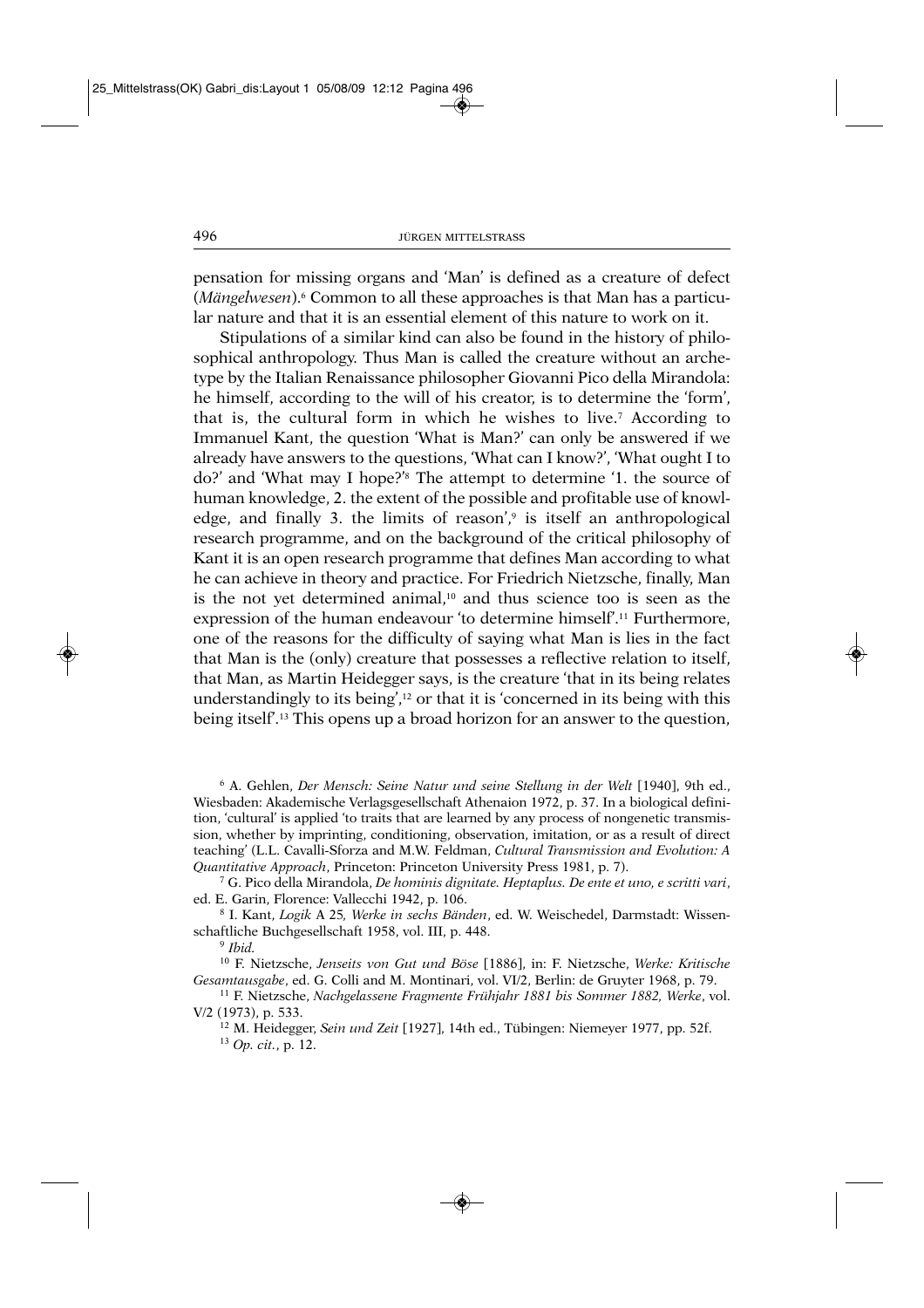what a human being, what his nature is. The only thing that is clear is what, with regard to the essential openness of Man, can be called the *anthropologically basic situation*.

It is equally clear that a differentiation between that which has *become*, which has occurred without any influence of Man, the natural, and the *made*, which has been created or shaped by Man, the artificial, is not easy to draw, and due to new possibilities of manipulation, not just of nature generally, but also of the (biological) nature of Man, it is getting even more and more difficult. The differentiation between the natural and the artificial, however, is still the essential differentiation on which our orientations are based. Even though we know that Man has taken a hand in much of what we consider natural, for instance climate or the flora, and that creating the artificial is natural to Man, we still use this distinction as orientation. After all, what would a world look like in which this distinction, the distinction between the natural and the artificial, could not be drawn? And how could it be possible to achieve a self-understanding that forgoes this distinction?

Philosophical views that reduce the one to the other, in which everything either turns into that which has become, or into the made, illustrate that such ideas nonetheless play a role in thinking about Man and his world. For Arthur Schopenhauer, for instance, in his fiction of a contemplative 'clear world-eye',<sup>14</sup> everything is purely given, unchangeable by human wants and actions, while, by contrast, for Johann Gottlieb Fichte, everything, also the natural, is constituted by an absolute I or self.15 In one case (Schopenhauer) everything would be nature, in the other case (Fichte), everything would be spirit.

It is not just our natural intuitions, our way of dealing with the world and ourselves, that speaks against such radicalisations, so does a more detailed analysis of the implicit conceptualisation of that which has become, i.e. the natural, and the made, i.e., the artificial. In actual fact, we are always dealing with, in the terminology of Plessner, a *natural artificiality* (as opposed to something seemingly created out of nothing, thus being

<sup>14</sup> A. Schopenhauer, *Die Welt als Wille und Vorstellung* I § 36, *Sämtliche Werke*, ed. A. Hübscher, vol. II, Mannheim: Brockhaus 1988, p. 219.

<sup>15</sup> These examples are to be found in D. Birnbacher's writings, on whose detailed analyses of the concept of naturalness I will be drawing in what follows (*Natürlichkeit*, Berlin and New York: de Gruyter 2006, p. 3).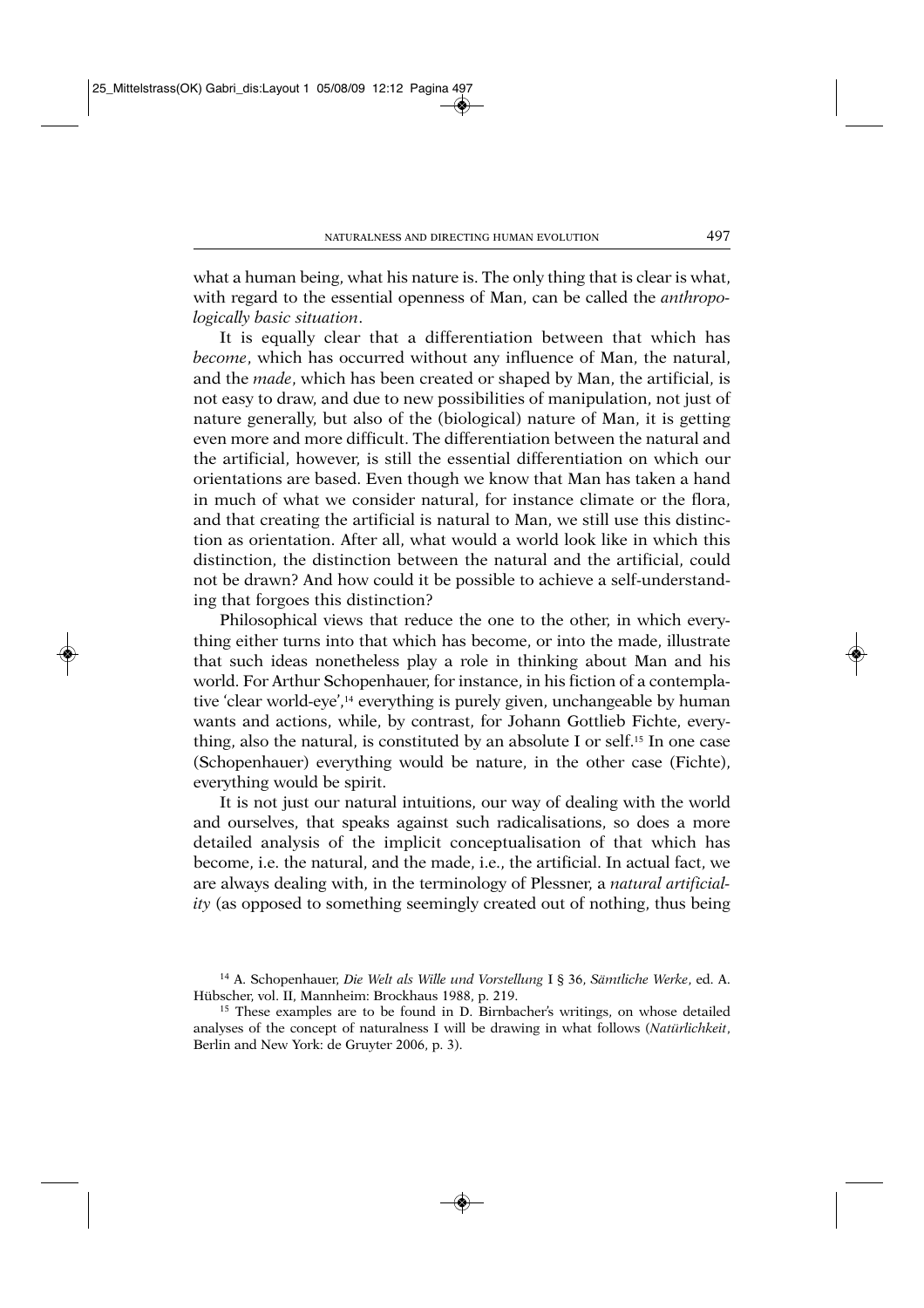artificial) and an *artificial naturalness* (as opposed to something seemingly given without intervention, thus being natural). Here, a distinction made by Dieter Birnbacher is helpful to understand the concept of naturalness, namely that between a genetic and a qualitative naturalness, or a genetic and a qualitative artificiality, respectively: 'In the *genetic* sense, "natural" and "artificial" make a claim about *the manner in which a thing has been created*, in the *qualitative* sense, they make a claim about its current *characteristics* and *appearance*. "Natural" in the genetic sense is that which has a natural origin, "natural" in the qualitative sense is what cannot be distinguished from what is found in nature'.16 This distinction in turn may be connected to the scholastic distinction between a *natura naturans* and a *natura naturata*: 'The genetic concept of naturalness relates to the aspect of *natura naturans*, that of a creative nature, the qualitative concept relates to the aspect of *natura naturata*, that of nature as nature having the properties it does'.17 This also illustrates that already tradition has noticed the dialectical nature of the concept of naturalness, the reciprocal determination of natural artificiality and artifical naturalness.

## 2. HOMO FABER

Today developments in biological and medical knowledge place Man in the unique position of being able to change not only nature in a general sense, but also his own nature, namely to intervene ever more powerfully not only in evolution in general but even in his own. And he is on the brink of changing the measures with which he previously described and regulated his situation, that is to say, the human condition.

While we have known since Darwin that Man, not only from the point of view of philosophy and culture, but also biologically, has no fixed essence, he is nevertheless subject to evolutionary changes, even though this is imperceptible to the individual and only recognisable to science over long periods of time. And it has become clear in the light of the new biology that Man can intervene in these changes himself – an ability to deliberately change his own genetic constitution, and that of his progeny. In fact, the *conditio humana* itself is changing: in the sense that now even Man's

<sup>16</sup> D. Birnbacher, *op. cit.*, p. 8. 17 *Ibid.*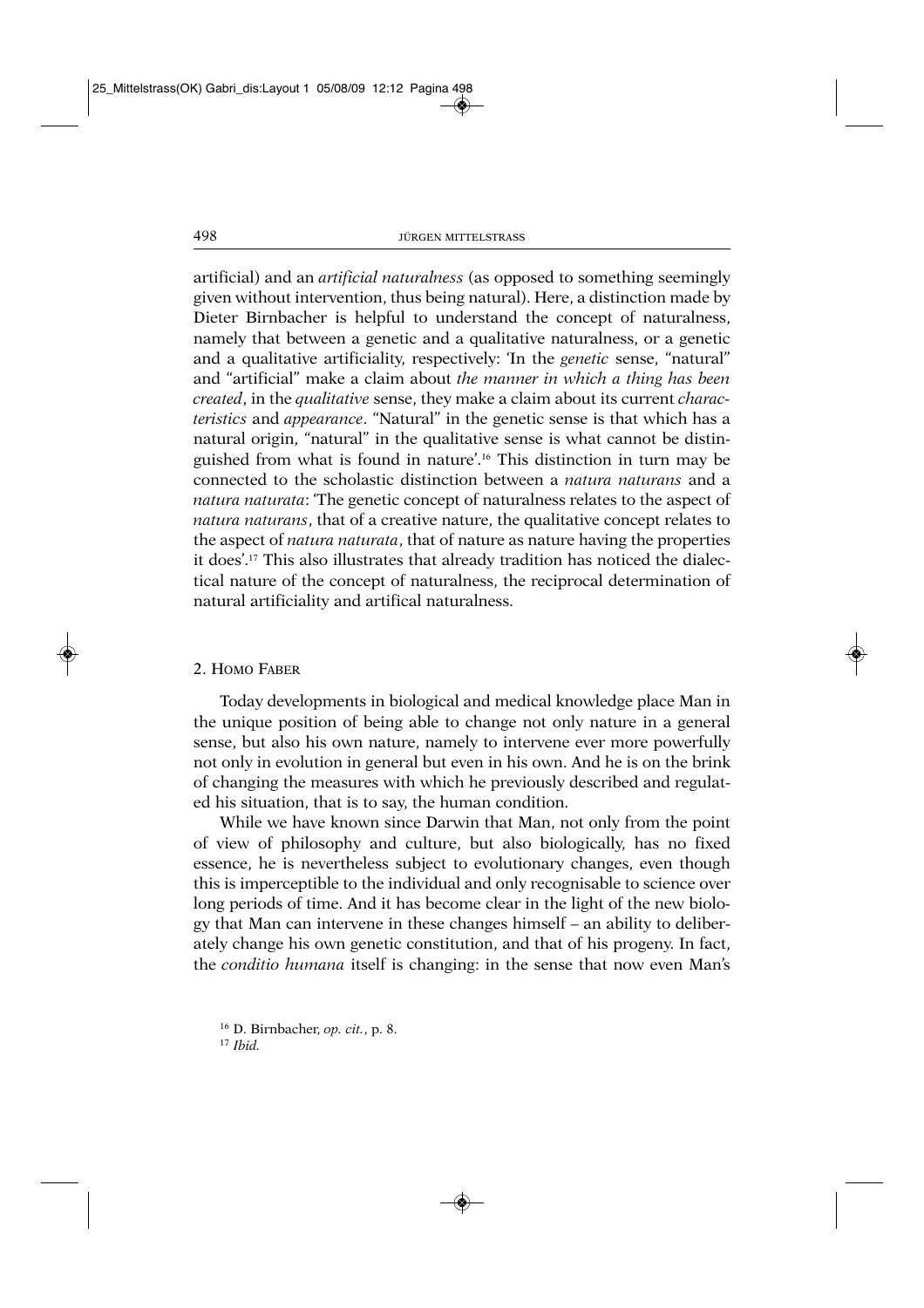biological foundations are at his disposal. This creates a completely new and momentous situation in the domain of anthropology as well as in the domain of ethics – although the idea of determining our own nature is nothing completely new.

In 1488, Giovanni Pico della Mirandola wrote the following about God's intentions towards Man: 'We gave you neither a fixed dwelling, Adam, nor a particular appearance, nor any special talent, in order that you might have and own the dwelling, the appearance and the talents that you desire for yourself. (...) We made you neither heavenly nor earthly, neither mortal nor immortal, so that you might form yourself as your own, worthy, free and creative sculptor'.18 One hundred years later (1596) Johannes Kepler writes in the dedication letter of his *Mysterium cosmographicum*: 'We perceive how God, like one of our own architects, approached the task of constructing the universe with order and pattern, and laid out the individual parts accordingly, as if it were not art which imitated nature, but as if God himself had looked to the mode of building of Man who was to be'.<sup>19</sup>

What Pico della Mirandola and Kepler still affirm in a pious and expressive language is nothing other than the extension of the concept of Man as *Homo sapiens* to include that of *Homo faber*, both with regard to himself and to his world. Pico della Mirandola's characterisation of Man as 'his own sculptor' again corresponds to Nietzsche's and Plessner's definition of Man as the not-yet-determined animal, or indeed to Plessner's characterisation of Man by means of his eccentric positionality (which is juxtaposed to the undistanced centricity of the animal). Similarly, Kepler's characterisation of a *Homo faber* competing with God paradigmatically corresponds to the modern notion of scientifically supported technical cultures, in which Man creates and encounters – both in and by means of his productions – not only the world, but indeed himself.

Is Man his own work, in the way that the (modern) world is his work? Certainly not in the sense that Man is an artefact that created itself. For even in his role as *Homo faber*, and independently of the complementary

<sup>18</sup> *Op. cit.*, p. 105f.

<sup>19</sup> *Prodromus dissertationum cosmographicarum continens Mysterium cosmogra phicum*, in: *Gesammelte Werke*, ed. W. v. Dyck and M. Caspar and F. Hammver, Munich: Beck'sche Verlagsbuchhandlung 1937ff., vol. I, p. 6 (1596), vol. VIII, p. 17 (1620). Translation by A.M. Duncan, *Johannes Kepler. Mysterium Cosmographicum / The Secret of the Universe* (Introduction and Commentary by E.J. Aiton, with a Preface by I. Bernard Cohen), New York: Abaris Books 1981, pp. 53/55.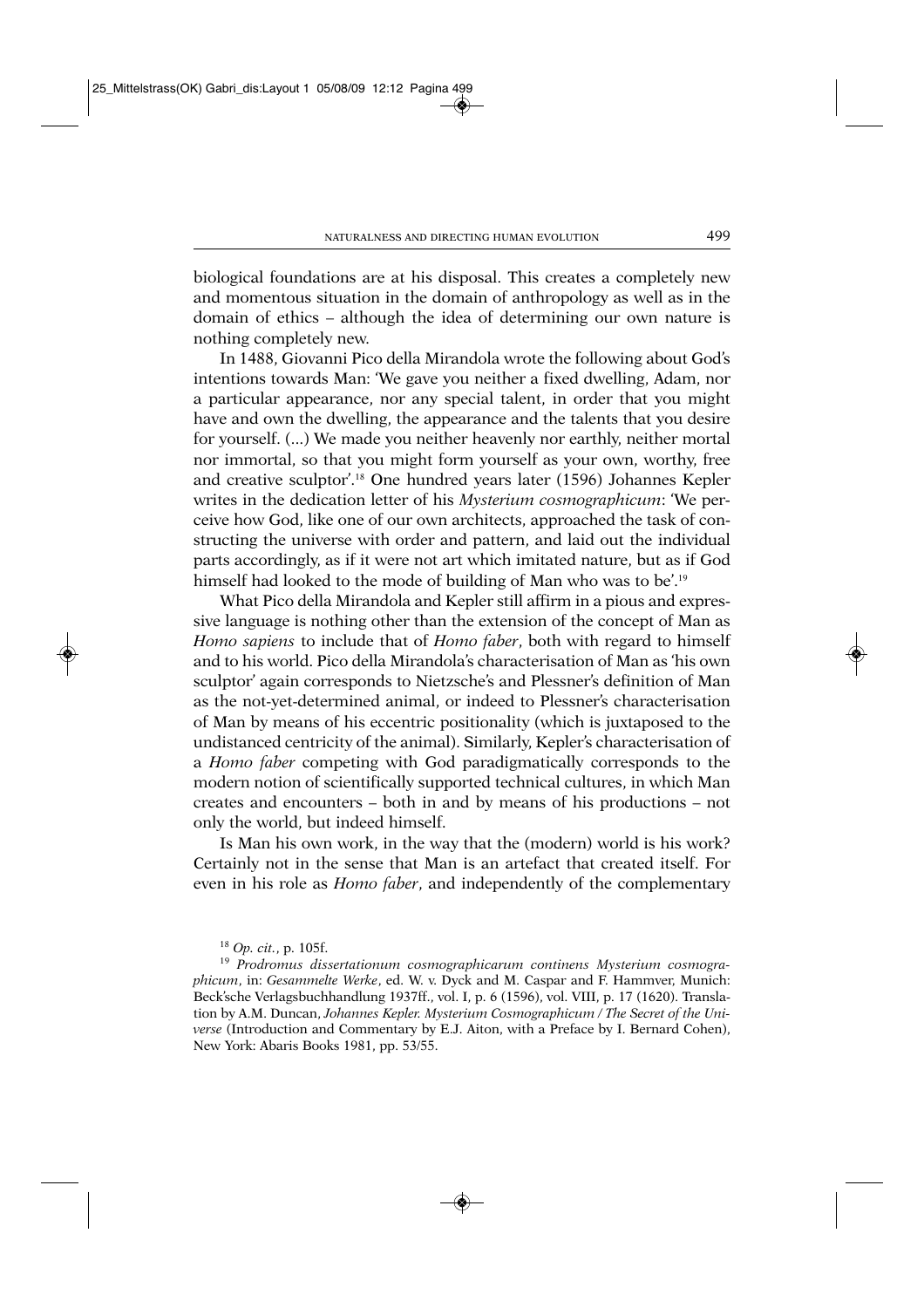definitions of his natural artificiality and his artificial naturalness, Man remains bound to what has been called the *con ditio humana*, and what is meant by the work-like character of Man is above all his self-determining ('cultural') essence, not his biological essence. Nonetheless, such distinctions, which are also boundaries, are beginning to give – not only in an episte mological and anthropological perspective as explained here. Against the back ground of modern scientific and technical developments, the possibility has raised its head that along with the rational nature of Man (that which makes him *homo sapiens*) we might change not only his external (physical and social) nature but also his internal (biological) nature. Is his naturalness at risk? Is it at all possible to define this in any detail in a context that is not epistemological or anthropological? And how about the ethical question?

# 3. THE ETHICAL QUESTION

The recourse to naturalness, which is epistemologically and anthropologically mostly unproblematic, is, however, problematic ethically, in particular, when ethical conclusions are drawn from definitions of naturalness of Man. In such cases, what counts as natural lays claim to moral validity, for instance in Hans Jonas, who declares the natural as the highest norm and views any intervention into natural processes which might be of ethical relevance as an offence against 'naturally' given norms, as something against 'the strategy of nature'.20 According to Jonas, this is also and, indeed, in particular, valid with respect to the naturalness of Man.

Such views immediately provoke the charge of a naturalistic fallacy, in so far as, apparently, an inference is made from an 'is' (a given naturalness) to an 'ought' (naturalness as a principle or norm).<sup>21</sup> Strictly speaking, however, this charge may only be voiced or, rather, upheld, when an actual *inference* is made from an 'is' to an 'ought'. If instead it is merely used as a point of departure – as compassion is used in Schopenhauer, or the will to power

<sup>&</sup>lt;sup>20</sup> H. Jonas, 'Laßt uns einen Menschen klonieren: Von der Eugenik zur Gentechnologie', in: H. Jonas, *Technik, Medizin und Ethik: Zur Praxis des Prinzips Verantwortung*, Frankfurt: Insel-Verlag 1985, p. 179.

<sup>&</sup>lt;sup>21</sup> Cf. D. Birnbacher, who considers in great detail the most important arguments against naturalness as a principle or norm (*op. cit.*, pp. 17ff.).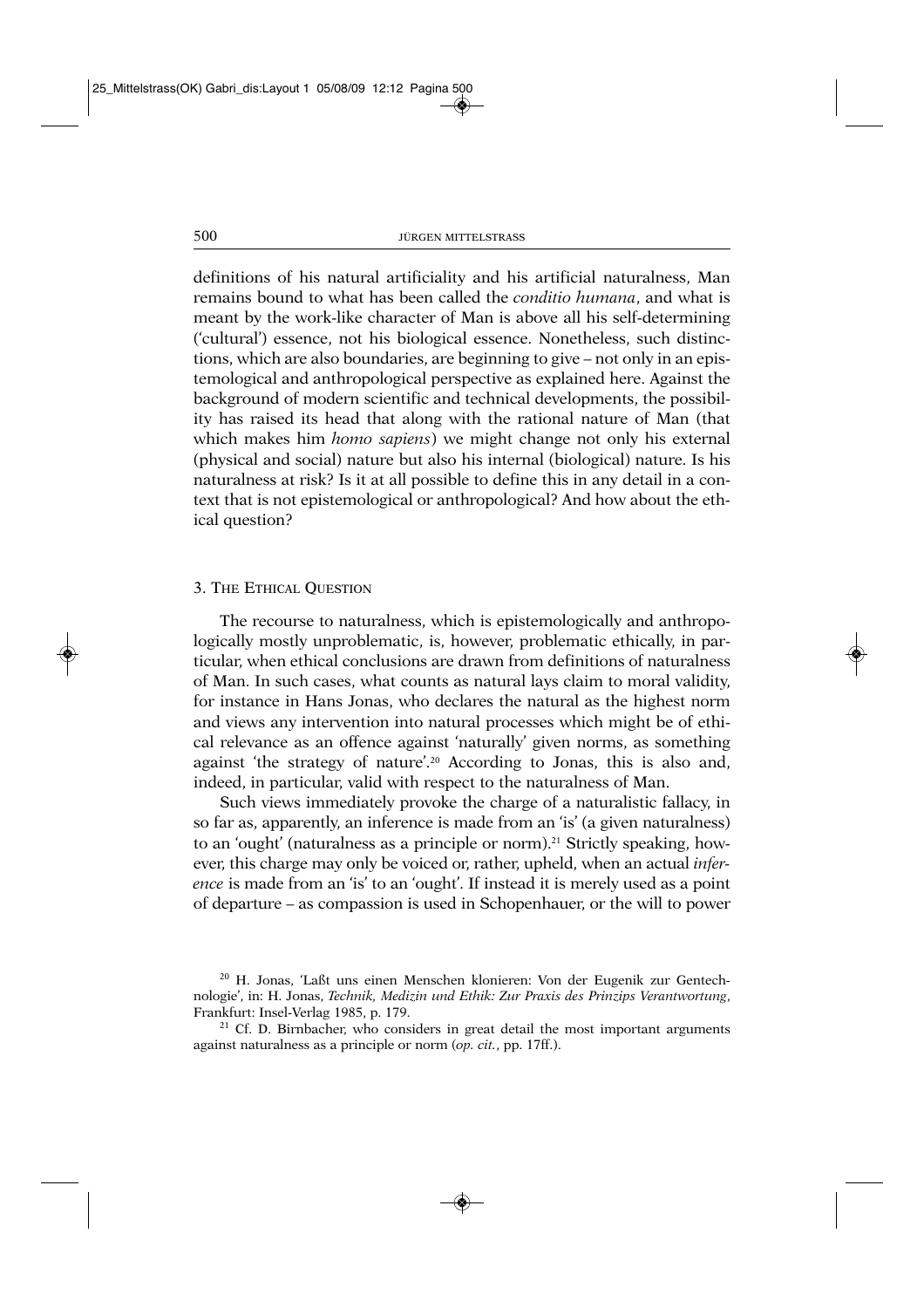in Nietzsche, understood as a natural inclination of Man – the emphasis shifts towards the plausibility of that approach itself, in this case, towards the previously described 'dual nature' of Man, expressed in the concepts of natural artificiality and artificial naturalness. Thus it would be an anthropological premise, from which certain conclusions are drawn in an ethical context. In any case it is a *material* approach that causes the problems, if any; the fact that something in particular, namely the natural – in other cases of ethical reasoning it might be conceptions of the good, the just, or the ration $a^{22}$  – is meant to play the role of a norm or justificatory authority.

The question then is again what may or should be called 'natural'. Clearly, nature as a whole cannot be meant with this, but also a recourse to Man as natural being would not go to the heart of the matter, as illustrated by the complementary concepts of natural artificiality and artificial naturalness. After all, ethics (and morality, of which it is the theory) is always the manner in which Man deals with his natural inclinations and needs, thus cultivating them.23 Immanuel Kant even declares this the 'essential purpose of humanity', that is, as the purpose in the realisation of which the true na ture of Man finds its expression. 'Whoever subordinates his person to his inclinations, acts against the essential purpose of humanity, since as a freely acting being he should not be bound by his inclinations, but should instead determine them through freedom, as when he is free, he must have a rule, but this rule is the essential purpose of humanity'.<sup>24</sup>

Connected to this purpose in Kant is the concept of *dignity*, making reference to the 'dignity of a rational being',<sup>25</sup> in more recent discussions the concept of a *species ethic*. This concept – and thus a 'moralisation' of human nature – is used by Jürgen Habermas against interventions in the integrity of the human species, for instance using the means of reproductive medicine.26 Thus the natural foundations are at issue, and, in that sense, again what is essential to human nature. If we also count the cultural nature of

<sup>22</sup> See O. Schwemmer, 'Ethik', in: J. Mittelstrass (Ed.), *Enzyklopädie Philosophie und Wissenschaftstheorie*, vol. II, 2nd ed., Stuttgart and Weimar: Metzler 2005, pp. 404-411.

<sup>23</sup> Again, see D. Birnbacher, *op. cit.*, pp. 49f.

<sup>24</sup> I. Kant, *Eine Vorlesung über Ethik*, ed. G. Gerhardt, Frankfurt am Main: Fischer 1990, p. 135.

<sup>25</sup> I. Kant, *Grundlegung zur Metaphysik der Sitten*, *Werke*, vol. IV, p. 67.

<sup>26</sup> J. Habermas, *Die Zukunft der menschlichen Natur: Auf dem Weg zu einer liberalen Eugenik?*, Frankfurt am Main: Suhrkamp 2001, p. 27. Cf. the discussion in D. Birnbacher, *op. cit.*, pp. 169ff., and M. Kaufmann/L. Sosoe (Eds.), *Gattungsethik: Schutz für das Menschengeschlecht?*, Frankfurt am Main: Lang 2005.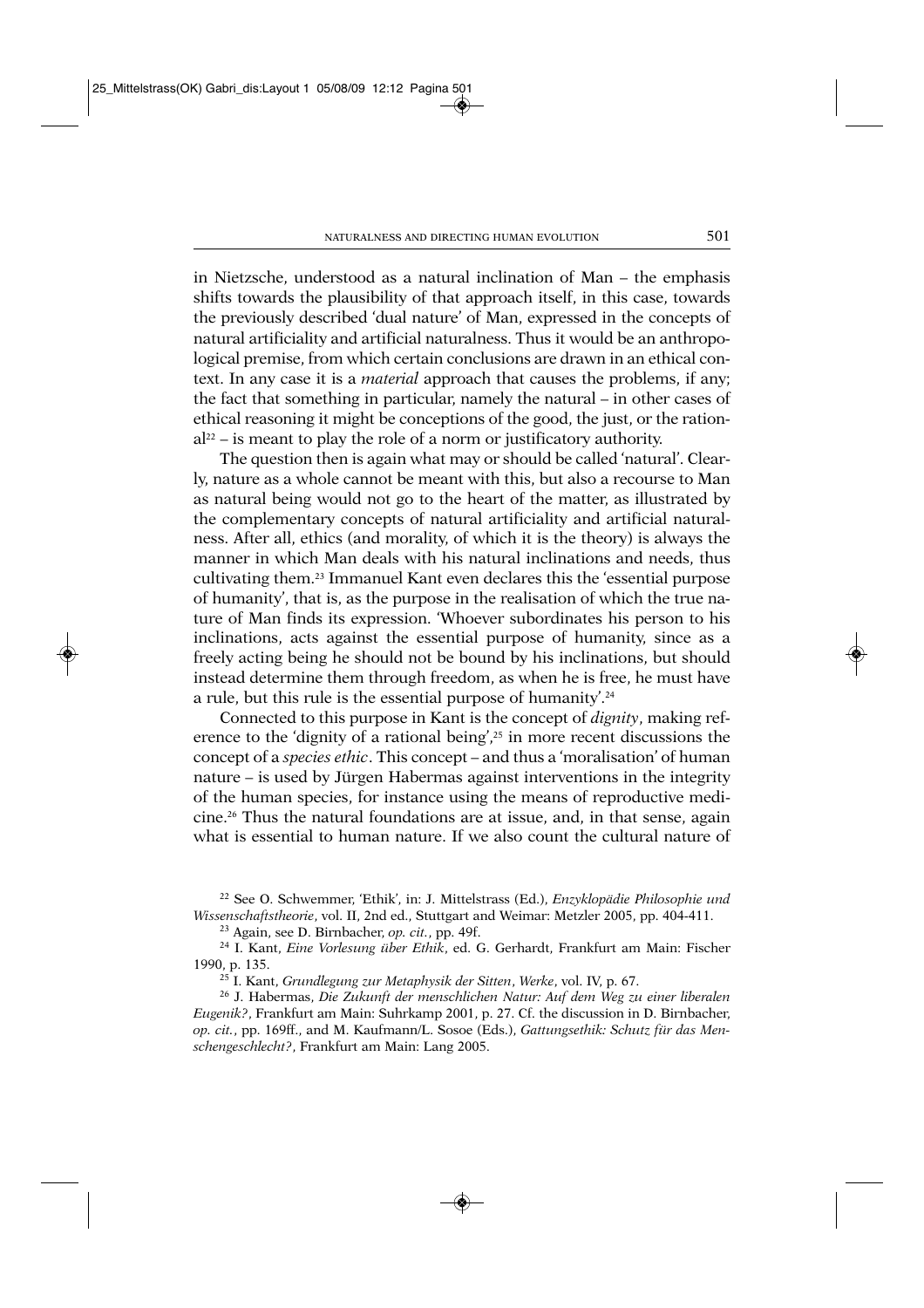man as human nature, the fact that Man is by nature a cultural being, in other words, that the definitions of natural artificiality and artificial naturalness are again applicable, interventions in his biological nature would change his entire nature – in a manner that possibly cannot be calculated or controlled. Thus the request for a species ethic.

In the Kantian tradition, such an ethic is only conceivable if it is, at the same time, a version of a *rational ethics*, that is, of an ethics that has its universal basis in a formal principle formulated in accordance with the Categorical Imperative, or else biological classifications or categories would take the place of ethical categories. But this means that an ethics of human nature that may be called a species ethic is not, if properly understood, an ethics of a particular kind, that might possibly be subject to the charge of a naturalistic fallacy, but an implication of a rational ethics, with which the principle of human dignity, which, speaking with Kant, expresses 'the dignity of a rational being', is applied to the entire human species.

#### *Concluding Remark*

Will Man put at his own disposal all the 'parts' that make up his essence – body, soul and reason? Has he become master of his own nature in a sense which would have been unimaginable even for Pico della Mirandola or Kepler? I think that we must accustom ourselves to the fact that this disposal of Man over himself will increase, driven as it is by scientific and technical development. But we must at the same time preserve, in opposition to this development, those indispensable things which are experienced in love and in happiness, in sickness and in death, and in which, despite the threat of the triumph of *Homo faber* over *Homo sapiens*, an essential part of our humanity is contained. Might this be what Pico della Mirandola meant when he had God say to Man that the latter was created neither heavenly nor earthly, neither mortal nor immortal?

Movements exist today that do not want to stop there. So-called 'Posthumanism' or 'Transhumanism'<sup>27</sup> is endorsing a perfectioning of Man, made possible by technological and medical advances, as well as the overcoming of the limitations of the species Man which have been taken as natural till now. The

<sup>27</sup> See L.M. Silver, *Remaking Eden: Cloning and Beyond in a Brave New World*, New York: Avon Books 1997, London: Weidenfeld & Nicolson 1998; N. Bostrom, 'In Defence of Posthuman Dignity', *Bioethics* 19 (2005), pp. 202-214.